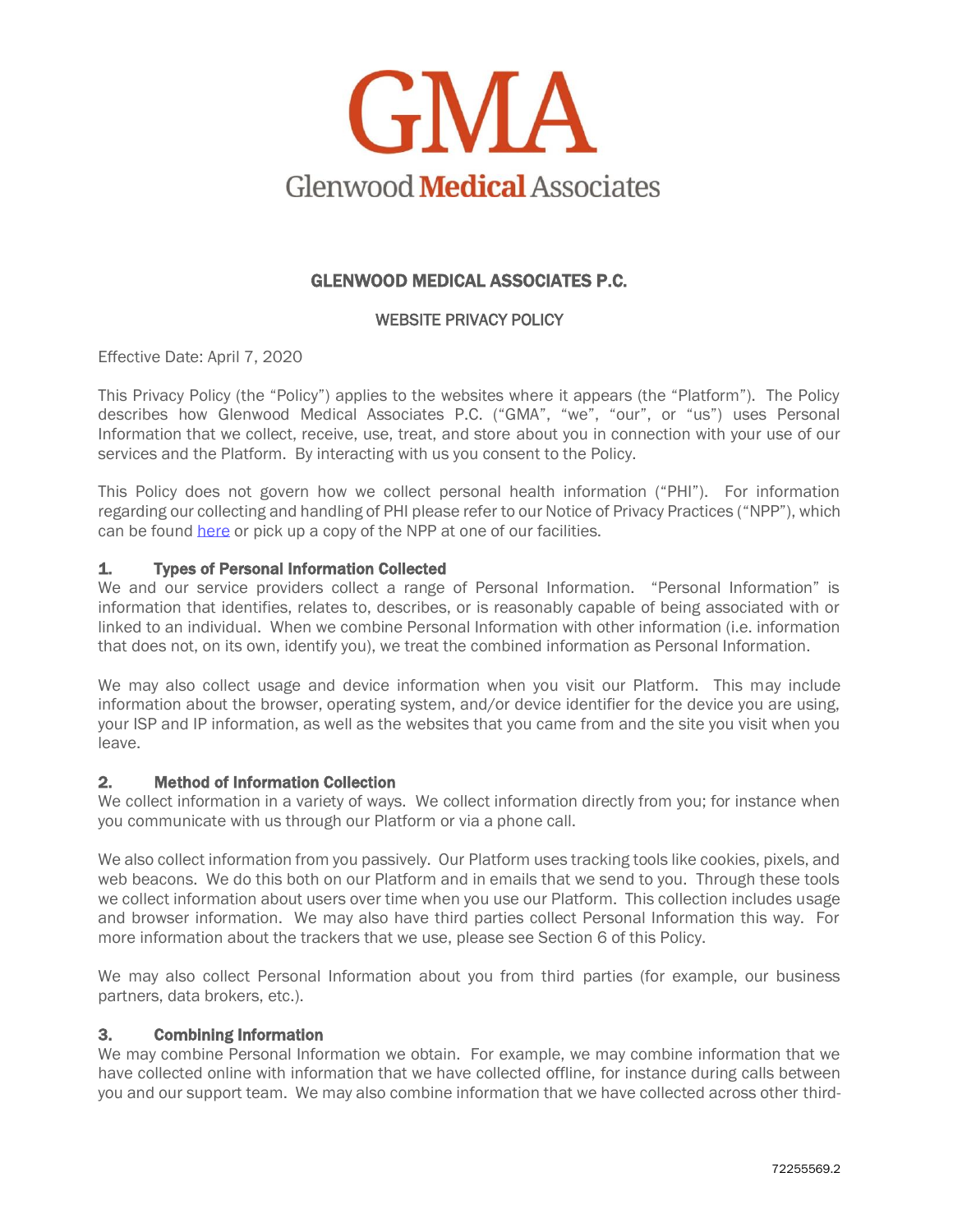party sites or from other third parties with information we already have. Finally, we combine information across devices.

# 4. How We Use Personal Information

We use your Personal Information in a number of ways. For instance, we use your Personal Information in order to process and respond to your request or questions and to perform services you have requested and/or purchased.

We may also use your information to improve our Platform and services, including to customize your experience with us. We may also use your information for marketing purposes. For example, we may send you information about new features on the Platform, new services we offer, and special offers.

Additionally, we may use information for security purposes to protect our company, Platform, and customers. Finally, we may use your information for other purposes, as permitted by law.

## 5. Sharing Personal Information

We may share your Personal Information in the following ways and to the following third parties:

- Our Service Providers. We may share your Personal Information with third parties who perform services on our behalf. For example, we may share information with vendors that operate our Platform or send out our email communications.
- Business Partners. We may also share Personal Information with our trusted third-party partners. For example, we may share information with partners when we co-sponsor a promotion. These partners may use your information to, among other things, send you information or contact you about services and products.
- Companies Involved in Mergers and Acquisitions Transactions. If we sell or otherwise transfer part or the whole of our business or assets to another organization (*e.g.*, in the course of a transaction like a merger, acquisition, bankruptcy, dissolution, or liquidation), any information collected through the Platform, including Personal Information, may be among the items sold or transferred.
- Fraud Investigations. We may share your information in the course of an investigation or prevent a violation by you related to fraud, illegal or harmful activity, or contractual violation.
- Law Enforcement, Government Agencies, and Courts. We may disclose Personal Information at the request of law enforcement or government agencies or in response to subpoenas, court orders, or other legal process to establish, protect, or exercise our rights or to defend against a legal claim or as otherwise required or allowed by law, or to protect the rights, property, or safety of any other person.

We may also share information as described to you in other disclosures relating to additional services we provide.

## 6. Cookies and Other Technologies

We collect information about users over time on the Platform by using several common types of cookies and other tracking technologies including web beacons, pixels, and flash cookies. We also have third parties that collect information in this way on our behalf and for their own purposes. Cookies are small files that download when you access certain websites. For more information about cookies visit: [http://www.allaboutcookies.org/.](http://www.allaboutcookies.org/) Web beacons, pixels, and other tracking technologies operate independent of cookies.

To assist us with analyzing our website traffic through cookies and similar technologies, we use analytics services such as Google Analytics. For more information on Google Analytics' processing of your information, please see ["How Google uses data when you use our partners' Platforms or apps."](http://www.google.com/policies/privacy/partners/) You can opt out of Google Analytics by installing Google's opt[-out browser add-on.](https://tools.google.com/dlpage/gaoptout)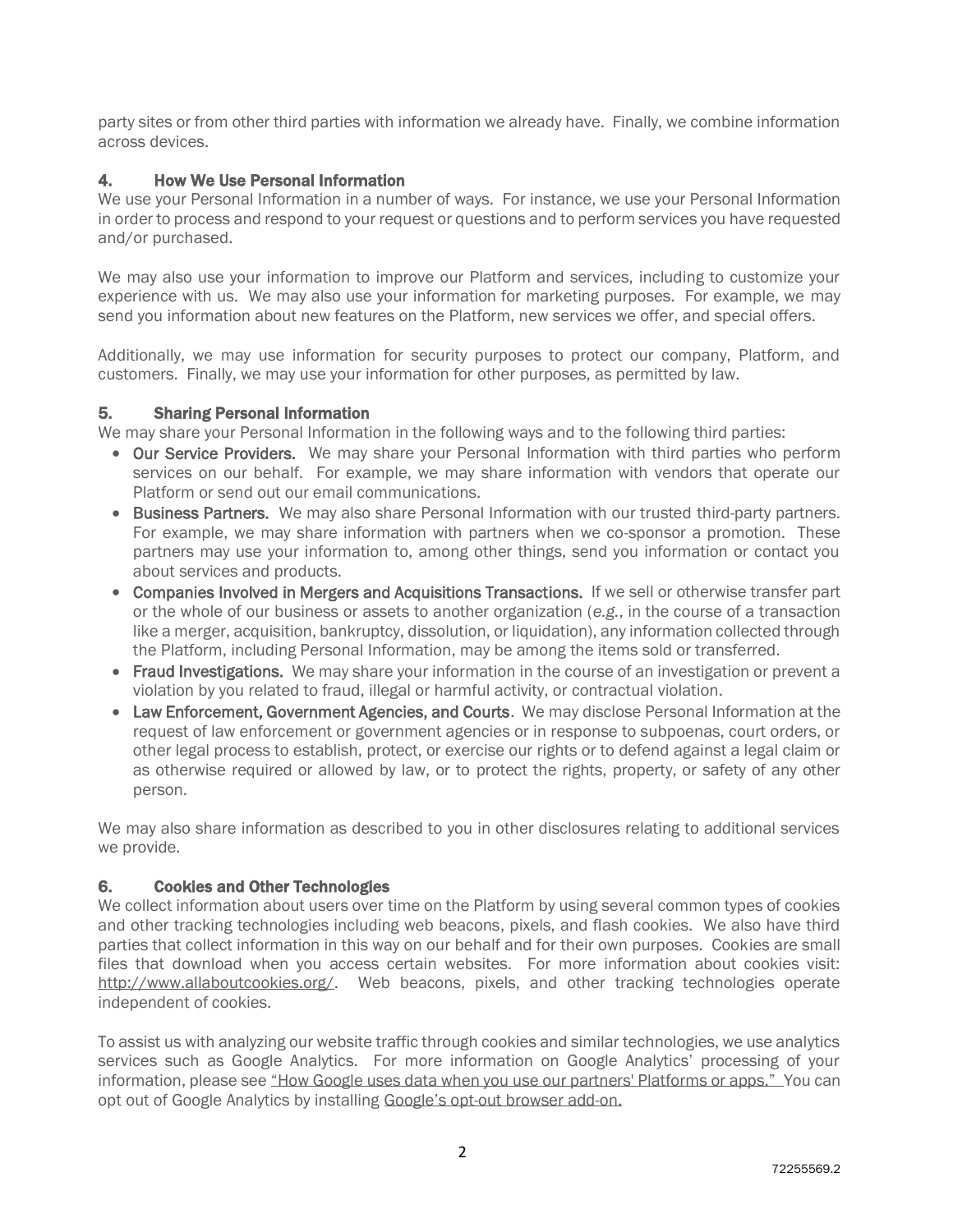These cookies may be ones placed by us (first-party) or by a third party. These cookies may also be Flash Cookies. To learn how to manage privacy and storage settings for Flash cookies [click here.](http://www.macromedia.com/support/documentation/en/flashplayer/help/settings_manager.html#117118) We may use cookies that are session-based or persistent. Session cookies expire when you close your browser or turn off your device. Persistent cookies remain on your device after you close your browser or turn off device.

We may use a variety of cookies:

| <b>Type of</b><br><b>Cookies</b> | Google Analytics, Google Tag Manager                                                                                                                                                                                                                                                                                                                                                                                                                |
|----------------------------------|-----------------------------------------------------------------------------------------------------------------------------------------------------------------------------------------------------------------------------------------------------------------------------------------------------------------------------------------------------------------------------------------------------------------------------------------------------|
| <b>Required</b>                  | Required cookies are essential for the Platform to function properly and for you to<br>navigate our Site and use its features, such as accessing secure areas of the<br>Platform and using our services.                                                                                                                                                                                                                                            |
| <b>Performance</b>               | These cookies collect information about how you use the Platform, including which<br>pages you go to most often and if they receive error messages from certain pages.<br>These cookies do not collect information that individually identifies you. All<br>information these cookies collect is aggregated and anonymous. It is only used to<br>improve how the Platform functions and performs.                                                   |
| <b>Functionality</b>             | Functionality cookies allow the Platform to remember information you have<br>entered or choices you make (such as your username, language, or your region)<br>and provide enhanced, more personal features. These cookies also enable you to<br>optimize your use of the Platform after logging in. These cookies can also be used<br>to remember changes you have made to text size, fonts and other parts of web<br>pages that you can customize. |

You can control cookies and tracking tools. Some browsers have a "do not track" feature that prevents a website from tracking you, as well as additional cookie settings. Our Platform does not currently respond to these signals. If you choose to block cookies and other trackers, certain features of the Platform may not work. Blocking or rejecting cookies will not stop all of the tracking described in this Policy. These features and options are browser and device specific and are not uniform. You can usually find these settings in the options or preferences menu of your browser. To understand these settings, the following links for commonly used browsers may be helpful, or you can use the help option in your browser for more details:

- [Cookie settings in Internet Explorer](http://windows.microsoft.com/en-GB/internet-explorer/delete-manage-cookies#ie=ie-10)
- [Cookie settings in Firefox](http://support.mozilla.com/en-US/kb/Cookies)
- [Cookie settings in](https://support.google.com/chrome/answer/95647?hl=en&ref_topic=14666) Chrome
- [Cookie settings in Safari web](https://support.apple.com/guide/safari/manage-cookies-and-website-data-sfri11471/mac) an[d iOS.](http://support.apple.com/kb/HT1677)

To find out more on how to manage and delete cookies, visit aboutcookies.org. For more details on your choices regarding use of your web browsing activity for interest-based advertising you may visit the following sites:

- [networkadvertising.org](http://networkadvertising.org/)
- [optout.aboutads.info](http://optout.aboutads.info/)
- [youradchoices.com](http://youradchoices.com/)
- [youronlinechoices.eu](http://youronlinechoices.eu/)

On a mobile device, you may also be to adjust your settings to limit ad tracking.